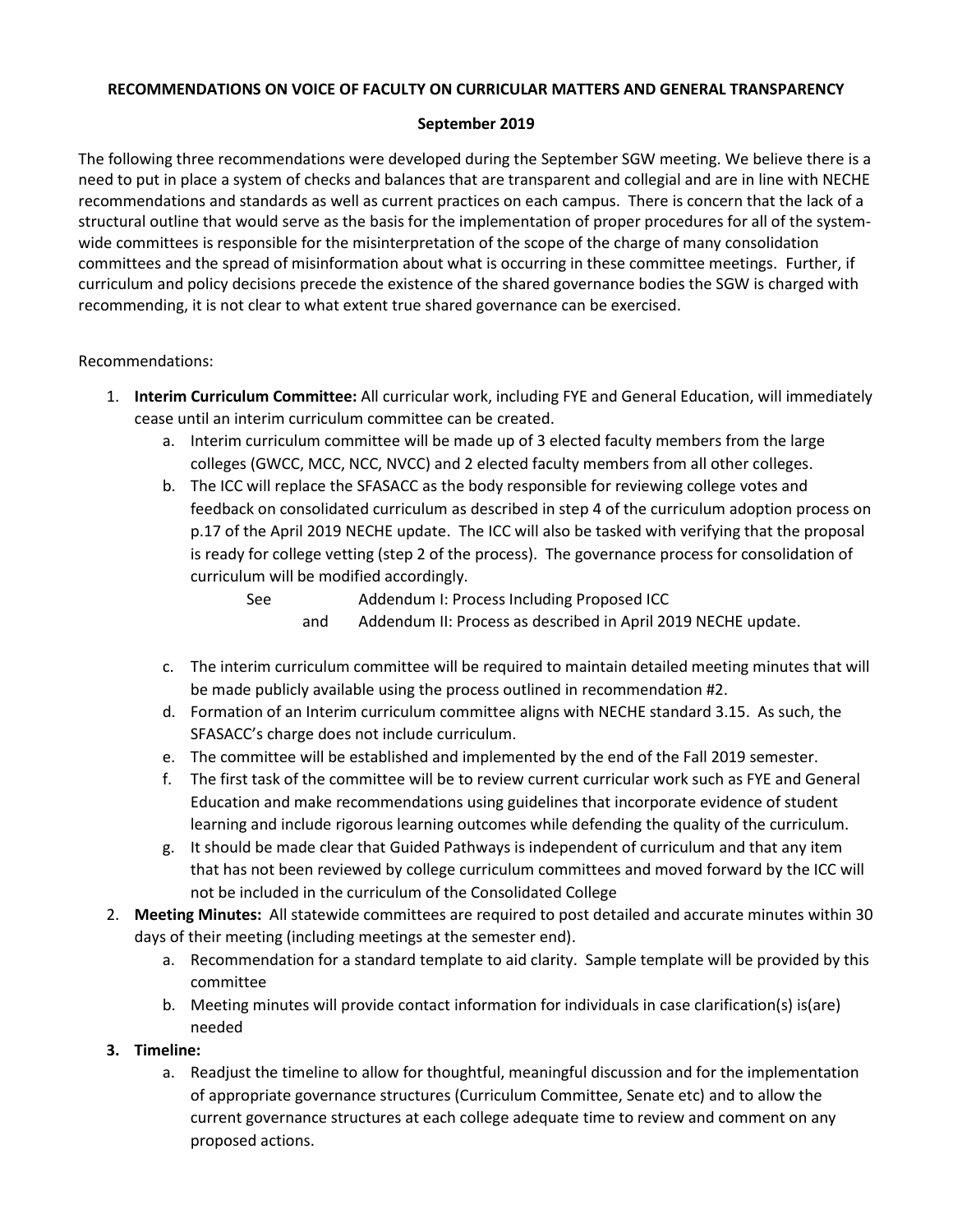b. Adjusted timeline will emphasize process over haste.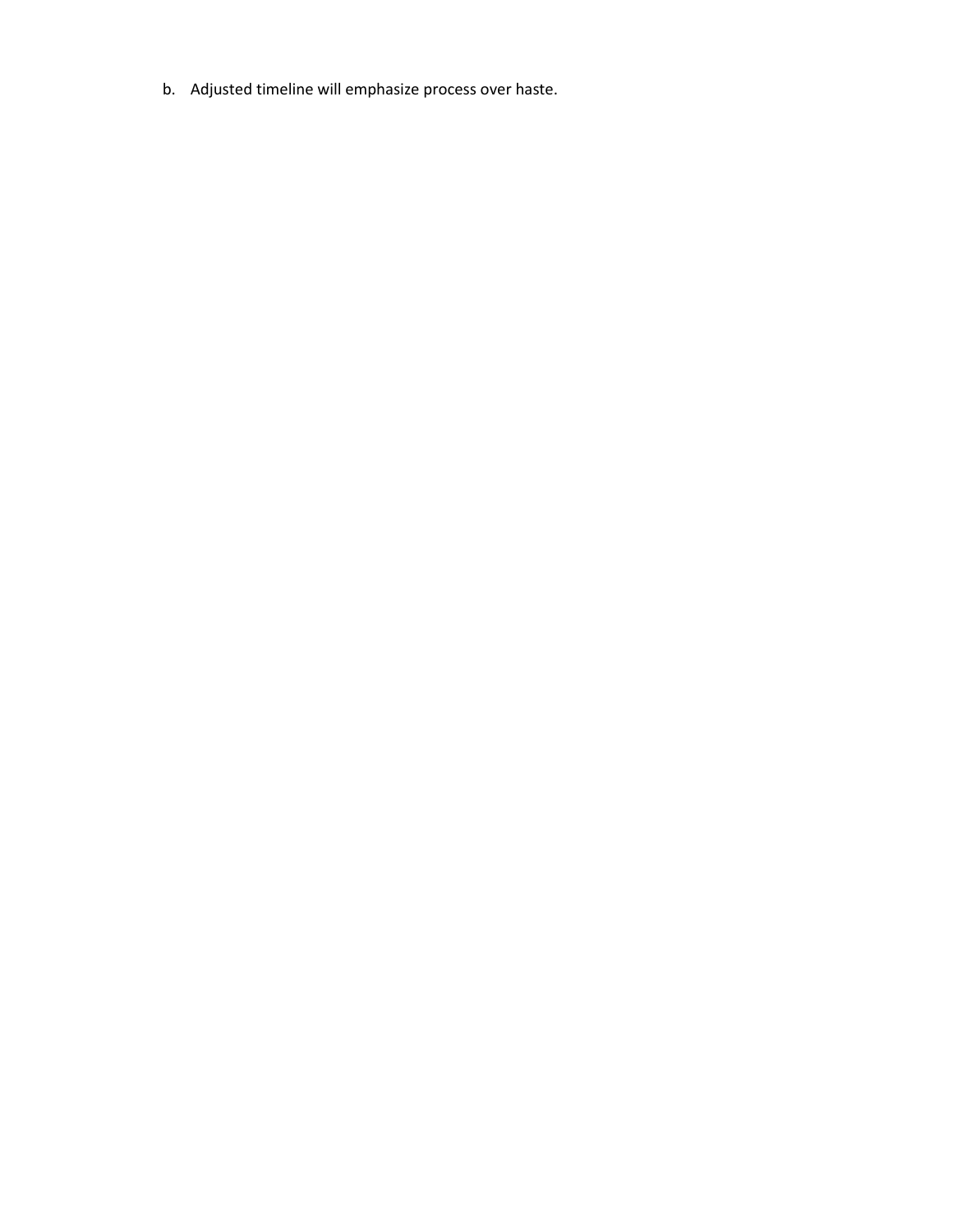#### **ADDENDUM I: PROCESS INCLUDING PROPOSED ICC**

1. Workgroups meet and develop a proposal.

2. The proposal is reviewed by the ICC for adherence to consolidation guidelines and requirements.

3. The proposal then proceeds to the colleges for curriculum review, endorsement vote, and written feedback. Colleges will follow established local curriculum approval and governance processes and report the results of endorsement. Colleges that choose not to endorse a program or proposal are asked to submit clear reasons.

4. The colleges report the results of their governance processes to the ICC. In cases where the ICC determines that a vote tally or feedback from one or more colleges justifies it, the proposal is returned to the appropriate workgroup or body in order to address concerns raised and the proposal proceeds through steps 1-3 again.\*\* Otherwise, the ICC recommends its adoption to the SFASACC

5. SF ASA CC, in consultation with CCIC, decides whether to send it to the Board of Regents or return to the workgroups for further revision. If returned to the workgroups, the item re-enters the process at step 1. (again, unless conditional approval has been given)

6. Upon receipt, the Board of Regents considers the final tally of endorsement votes as well as any specific feedback submitted by the colleges.

7. Once a proposal is approved by the Board of Regents, it then becomes part of the curriculum for the single college.

\*\*unless the adjustments are minor and the proposal has been given conditional approval